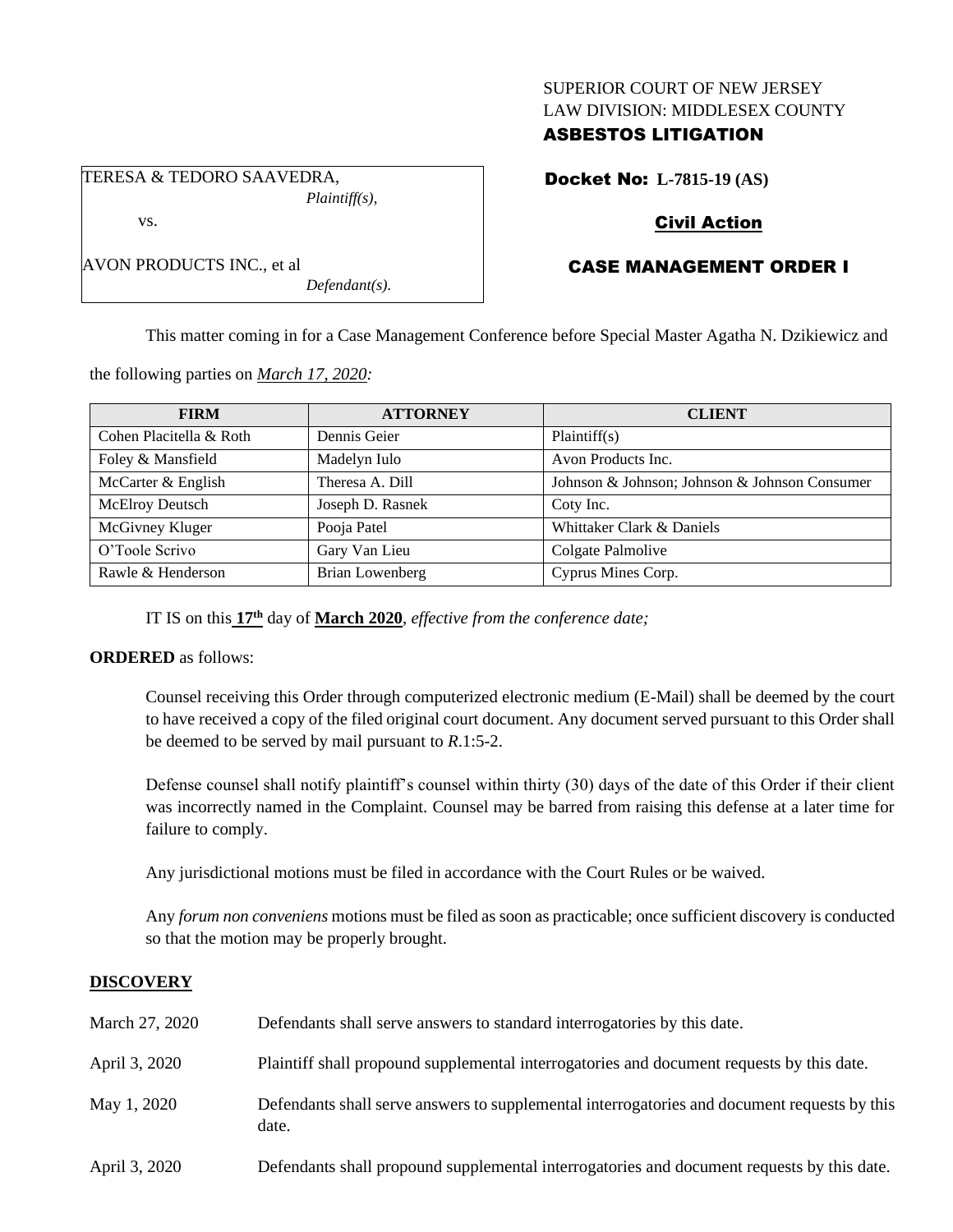| May 1, 2020   | Plaintiff shall serve answers to supplemental interrogatories and document requests by this<br>date.                                                                                                        |
|---------------|-------------------------------------------------------------------------------------------------------------------------------------------------------------------------------------------------------------|
| July 3, 2020  | Defendants shall identify the cross-claims they intend to prove and the proofs as to each cross-<br>claim per Rowe by this date.                                                                            |
| July 17, 2020 | Fact discovery, including depositions, shall be completed by this date. Plaintiff's counsel shall<br>contact the Special Master within one week of this deadline if all fact discovery is not<br>completed. |
| July 17, 2020 | Depositions of corporate representatives shall be completed by this date.                                                                                                                                   |

## **EARLY SETTLEMENT**

October 2, 2020 Settlement demands shall be served on all counsel and the Special Master by this date.

## **MEDICAL EXPERT REPORT**

- March 31, 2020 Plaintiff shall serve executed medical authorizations by this date.
- August 17, 2020 Upon request by defense counsel, plaintiff is to arrange for the transfer of pathology specimens and x-rays, if any, by this date.
- August 17, 2020 Plaintiff shall serve medical expert reports by this date.
- September 30, 2020 Defendants shall identify its medical experts and serve medical reports, if any, by this date. In addition, defendants shall notify plaintiff's counsel (as well as all counsel of record) of a joinder in an expert medical defense by this date.

### **LIABILITY EXPERT REPORTS**

August 17, 2020 Plaintiff shall identify its liability experts and serve liability expert reports by this date or waive any opportunity to rely on liability expert testimony.

September 30, 2020 Defendants shall identify its liability experts and serve liability expert reports, if any, by this date or waive any opportunity to rely on liability expert testimony.

### **SUMMARY JUDGMENT MOTION PRACTICE**

- October 2, 2020 Plaintiff's counsel shall advise, in writing, of intent not to oppose motions by this date.
- October 16, 2020 Summary judgment motions shall be filed no later than this date.
- November 13, 2020 Last return date for summary judgment motions.

### **ECONOMIST EXPERT REPORTS**

- August 17, 2020 Plaintiff shall identify its expert economists and serve expert economist report(s), if any, by this date or waive any opportunity to rely on economic expert testimony.
- September 30, 2020 Defendants shall identify its expert economists and serve expert economist report(s), if any, by this date or waive any opportunity to rely on economic expert testimony.

 $\_$  , and the set of the set of the set of the set of the set of the set of the set of the set of the set of the set of the set of the set of the set of the set of the set of the set of the set of the set of the set of th